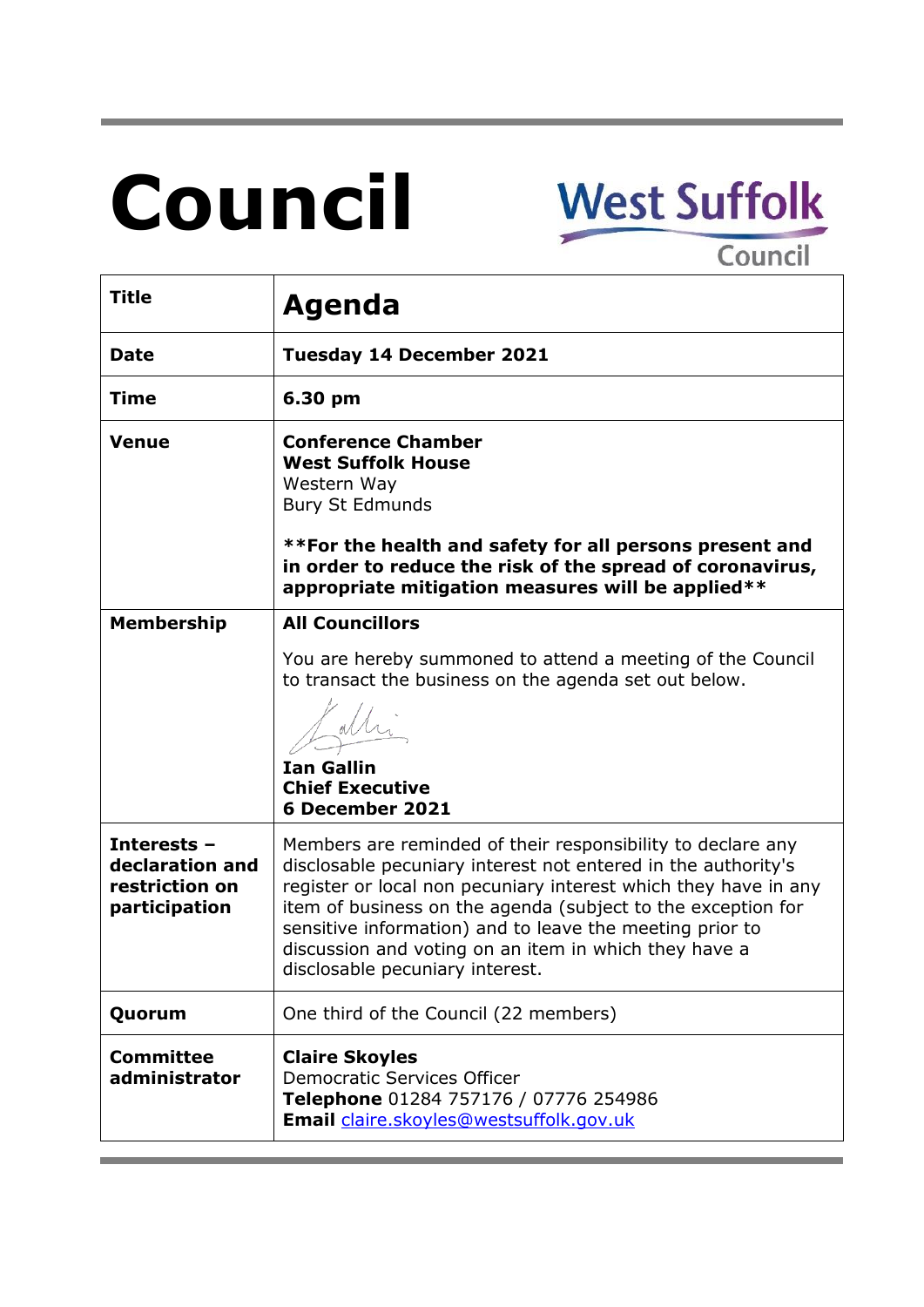# **Public information**

# **West Suffolk**

Council

| <b>Venue</b>         | Conference Chamber, West Suffolk House, Bury St Edmunds          |
|----------------------|------------------------------------------------------------------|
| <b>Contact</b>       | Telephone: 01284 757176 / 07776 254986                           |
| information          | Email: democratic.services@westsuffolk.gov.uk                    |
|                      | Website: www.westsuffolk.gov.uk                                  |
|                      |                                                                  |
| <b>Access to</b>     | The agenda and reports will be available to view at least five   |
| agenda and           | clear days before the meeting on our website.                    |
| reports before       |                                                                  |
| the meeting          |                                                                  |
| <b>Attendance at</b> | This meeting is being held in person in order to comply with the |
| meetings             | Local Government Act 1972. Measures will be applied to ensure    |
|                      | the health and safety for all persons present is maintained. We  |
|                      | may be required to restrict the number of members of the         |
|                      | public able to attend in accordance with the room capacity. If   |
|                      |                                                                  |
|                      | you consider it is necessary for you to attend, please let       |
|                      | Democratic Services know in advance of the meeting so they       |
|                      | can endeavour to accommodate you and advise you of the           |
|                      | necessary health and safety precautions.                         |
|                      |                                                                  |
| <b>Public</b>        | Members of the public who live or work in the district may put   |
| participation        | questions about the work of the Council or make statements on    |
|                      | items on the agenda to members of the Cabinet or any             |
|                      | committee. A total of 30 minutes will be set aside for this with |
|                      | each person limited to asking one question of making one         |
|                      | statement within a maximum time allocation of five minutes. 30   |
|                      | minutes will also be set aside for questions at extraordinary    |
|                      | meetings of the Council, but must be limited to the business to  |
|                      | be transacted at that meeting.                                   |
|                      |                                                                  |
|                      | The Constitution allows that a person who wishes to speak must   |
|                      | register at least 15 minutes before the time the meeting is      |
|                      | scheduled to start. However, due to the need to comply with      |
|                      | current coronavirus regulations and guidance, necessary health   |
|                      | and safety precautions taken will apply to members of the        |
|                      | public registered to speak. We would therefore strongly          |
|                      | urge anyone who wishes to register to speak to notify            |
|                      | Democratic Services by 9am on the day of the meeting so          |
|                      | that advice can be given on the arrangements in place.           |
|                      |                                                                  |
| <b>Accessibility</b> | If you have any difficulties in accessing the meeting, the       |
|                      |                                                                  |
|                      | agenda and accompanying reports, including for reasons of a      |
|                      | disability or a protected characteristic, please contact         |
|                      | Democratic Services at the earliest opportunity using the        |
|                      | contact details provided above in order that we may assist you.  |
|                      |                                                                  |
| <b>Recording of</b>  | The Council may record this meeting and permits members of       |
| meetings             | the public and media to record or broadcast it as well (when the |
|                      | media and public are not lawfully excluded).                     |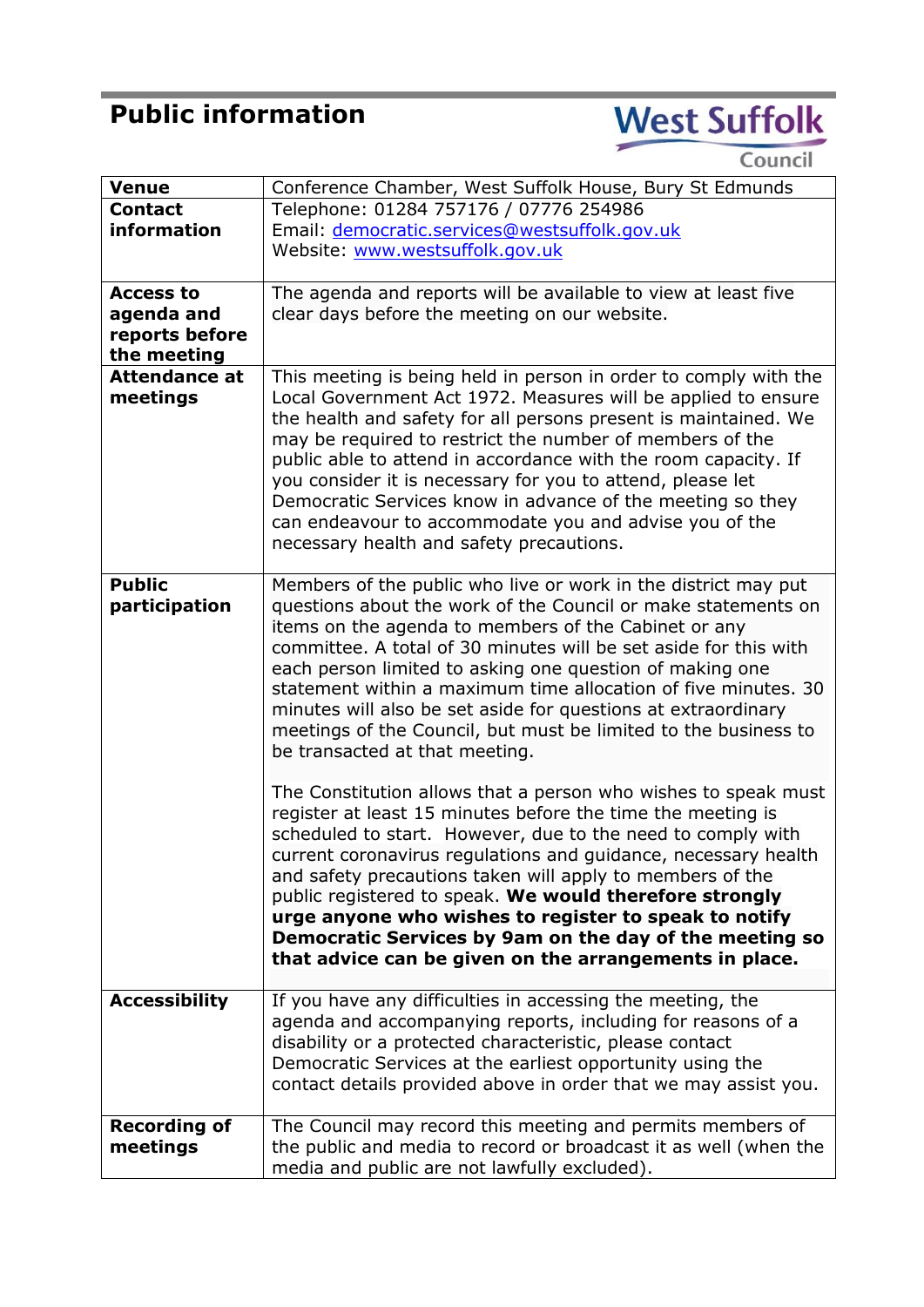|                                | Any member of the public who attends a meeting and objects to<br>being filmed should advise the Committee Administrator who<br>will instruct that they are not included in the filming.                                                                                                                                                                                                                                                                                                                                                                                |
|--------------------------------|------------------------------------------------------------------------------------------------------------------------------------------------------------------------------------------------------------------------------------------------------------------------------------------------------------------------------------------------------------------------------------------------------------------------------------------------------------------------------------------------------------------------------------------------------------------------|
| <b>Personal</b><br>information | Any personal information processed by West Suffolk Council<br>arising from a request to speak at a public meeting under the<br>Localism Act 2011, will be protected in accordance with the<br>Data Protection Act 2018. For more information on how we do<br>this and your rights in regards to your personal information and<br>how to access it, visit our website:<br>https://www.westsuffolk.gov.uk/Council/Data and information/<br>howweuseinformation.cfm or call Customer Services: 01284<br>763233 and ask to speak to the Information Governance<br>Officer. |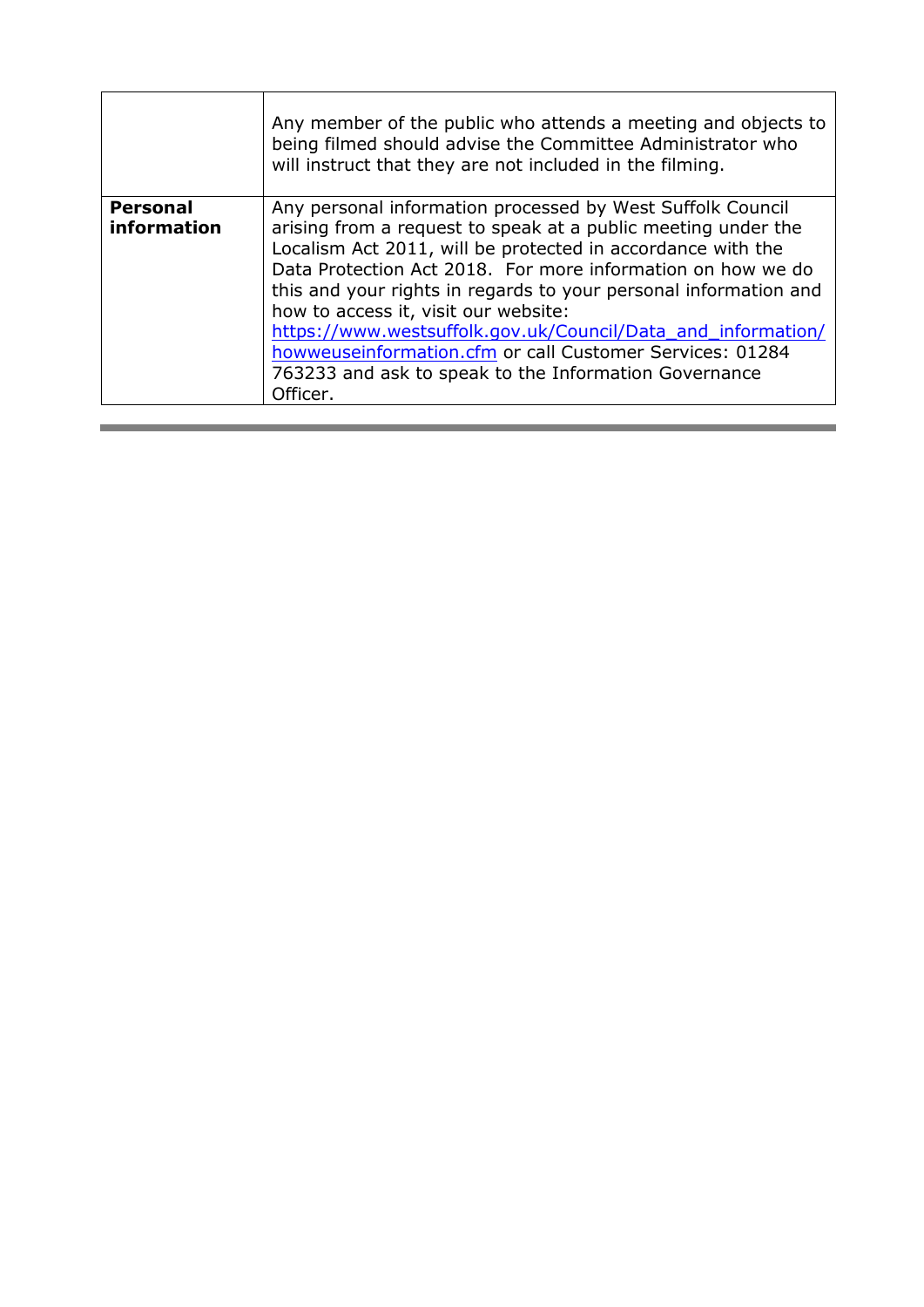# **Agenda Procedural matters**

# **1. Minutes 1 - 10** To confirm the minutes of the meeting held on 28 September 2021 (copy attached).

### **2. Chair's announcements 11 - 14**

To receive announcements (if any) from the Chair.

A list of civic events/engagements attended by the Chair and Vice-Chair since the last ordinary meeting of Council held on 28 September 2021 are **attached**.

#### **3. Apologies for absence**

To receive announcements (if any) from the officer advising the Chair (including apologies for absence).

## **4. Declarations of interests**

Members are reminded of their responsibility to declare any pecuniary or local non pecuniary interest which they have in any item of business on the agenda **no later than when that item is reached** and, when appropriate, to leave the meeting prior to discussion and voting on the item.

# **Part 1 – public**

#### **5. Leader's statement**

Paper number: **COU/WS/21/015 TO FOLLOW**

**Council Procedure Rules 8.1 to 8.3.** The Leader will submit a report (the Leader's Statement) summarising important developments and activities since the preceding meeting of the council.

Members may ask the Leader questions on the content of both his introductory remarks and the written statement itself.

A total of 30 minutes will be allowed for questions and responses. There will be a limit of five minutes for each question to be asked and answered. A supplementary question arising from the reply may be asked so long as the five minute limit is not exceeded.

**Pages**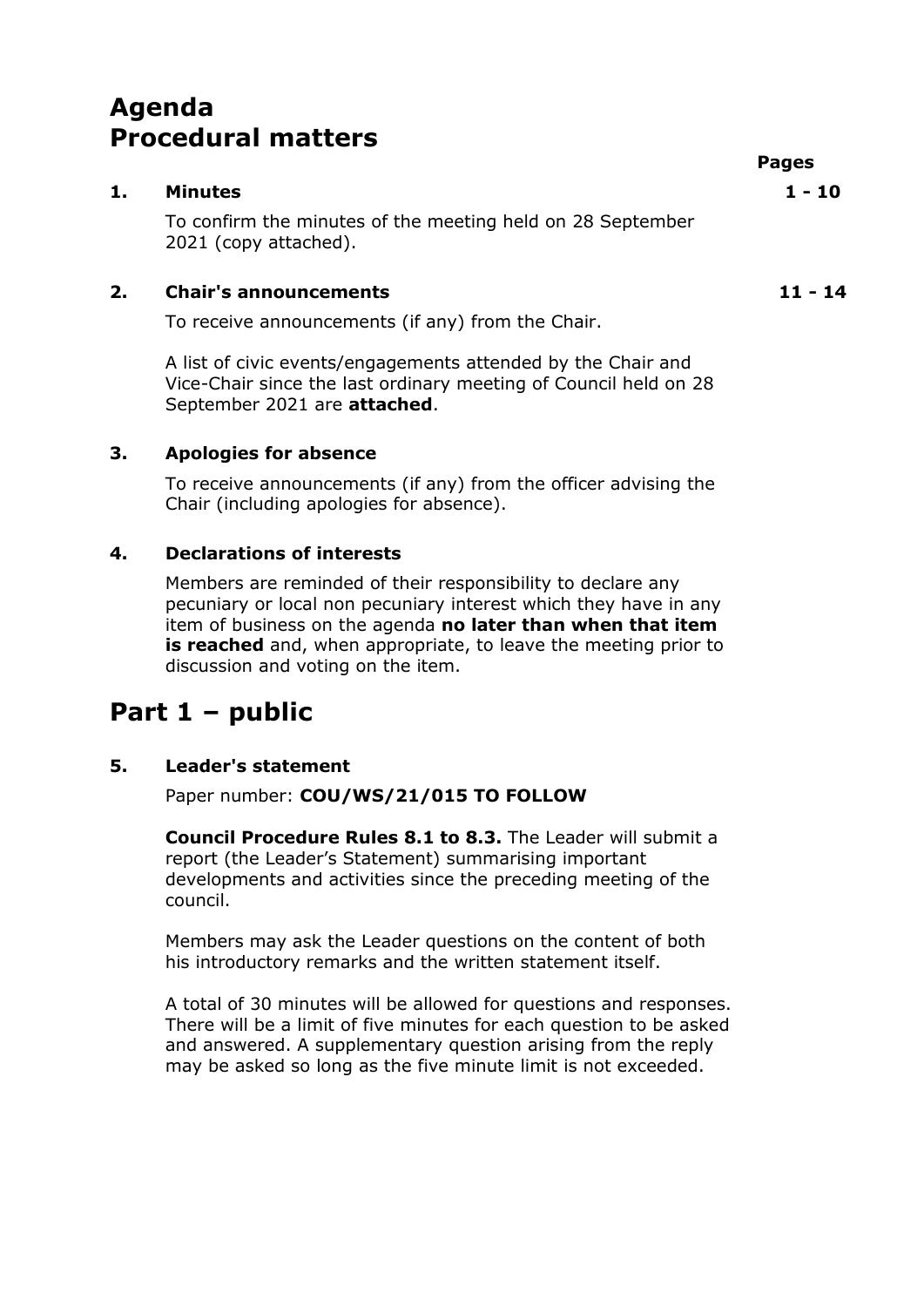#### **6. Public participation**

**Council Procedure Rules Section 6.** Members of the public who live or work in the district may put questions about the work of the council or make statements on items on the agenda to members of the Cabinet or any committee.

(Note: The maximum time to be set aside for this item is 30 minutes, but if all questions/statements are dealt with sooner, or if there are no questions/statements, the Council will proceed to the next business.)

Each person may ask **one** question or make **one** statement only. A total of **five minutes will be allowed for the question to be put and answered or the statement made.** If a question is raised, one supplementary question will be allowed provided that it **arises directly from the reply and the overall time limit of five minutes is not exceeded.** 

If a statement is made, then the Chair may allow the Leader of the Council, or other member to whom they refer the matter, a right of reply.

The Constitution allows that a person who wishes to speak must register at least 15 minutes before the time the meeting is scheduled to start. However, due to the need to comply with current coronavirus regulations and guidance, necessary health and safety precautions taken will apply to members of the public registered to speak. **We would therefore strongly urge anyone who wishes to register to speak to notify Democratic Services by 9am on the day of the meeting so that advice can be given on the arrangements in place.**

As an alternative to addressing the meeting in person, **written questions** may be submitted by members of the public to the Monitoring Officer **no later than 10am on Monday 13 December 2021**. The written notification should **detail the full question** to be asked at the meeting of the Council.

# **7. Referrals report of recommendations from Cabinet 15 - 36** Report number: **COU/WS/21/016**

A. Referrals from Cabinet: 9 November 2021

1. West Suffolk Gambling Act 2005: Statement of Policy 2022 to 2025

**Portfolio holder:** Councillor Andy Drummond

2. Council Tax Base for Tax Setting Purposes 2022 to 2023

**Portfolio holder:** Councillor Sarah Broughton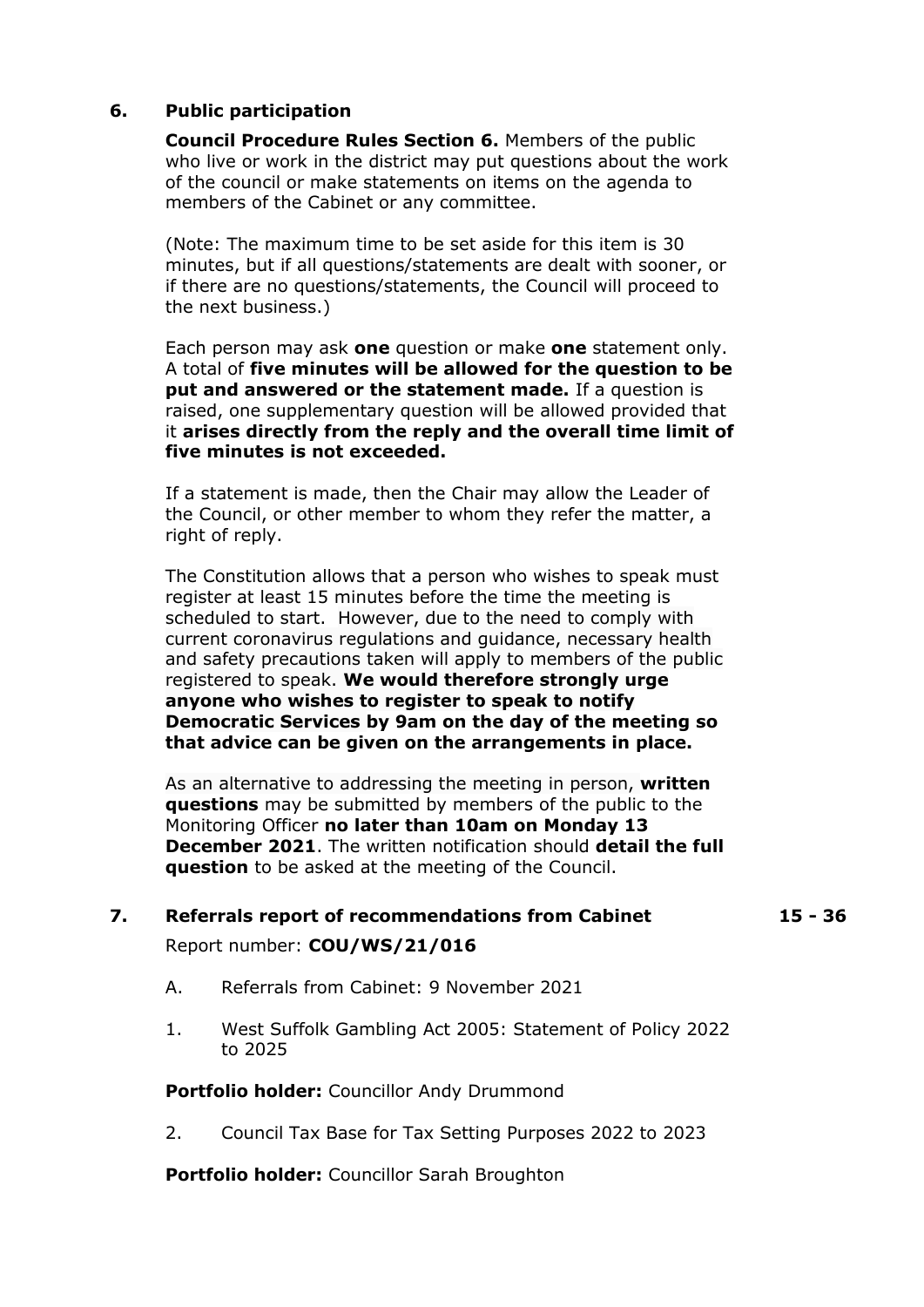3. Proposed Incubation Units: Suffolk Business Park, Bury St **Edmunds** 

**Portfolio holder:** Councillor Susan Glossop

(See agenda item 12 below for the exempt appendix relating to this item.)

B. Referrals from Cabinet: 7 December 2021

(These referrals have been compiled before the meeting of Cabinet on 7 December 2021 and are based on the recommendations contained within each of the reports listed below. Any amendments made by the Cabinet to the recommendations within these reports will be notified to members in advance of the meeting accordingly.)

1. Arrangements for Appointment of External Auditors

**Portfolio holder:** Councillor Sarah Broughton

2. Delivering a Sustainable Medium Term Budget

**Portfolio holder:** Councillor Sarah Broughton

3. Treasury Management Report (September 2021)

**Portfolio holder:** Councillor Sarah Broughton

4. West Suffolk Local Council Tax Reduction Scheme (LCTRS) 2022 to 2023

**Portfolio holder:** Councillor Sarah Broughton

#### **8. Consolidation of byelaws for skin piercing activities 37 - 48**

This item was originally presented to Council on 28 September 2021; however, during the meeting, the motion to approve the recommendations contained in the report was withdrawn and no subsequent motions were proposed. See minutes of the meeting for further details (agenda item 1 above). The report is now represented, as amended.

Report number: **COU/WS/21/017**

**9. Community Governance Review 49 - 68** Report number: **COU/WS/21/018**